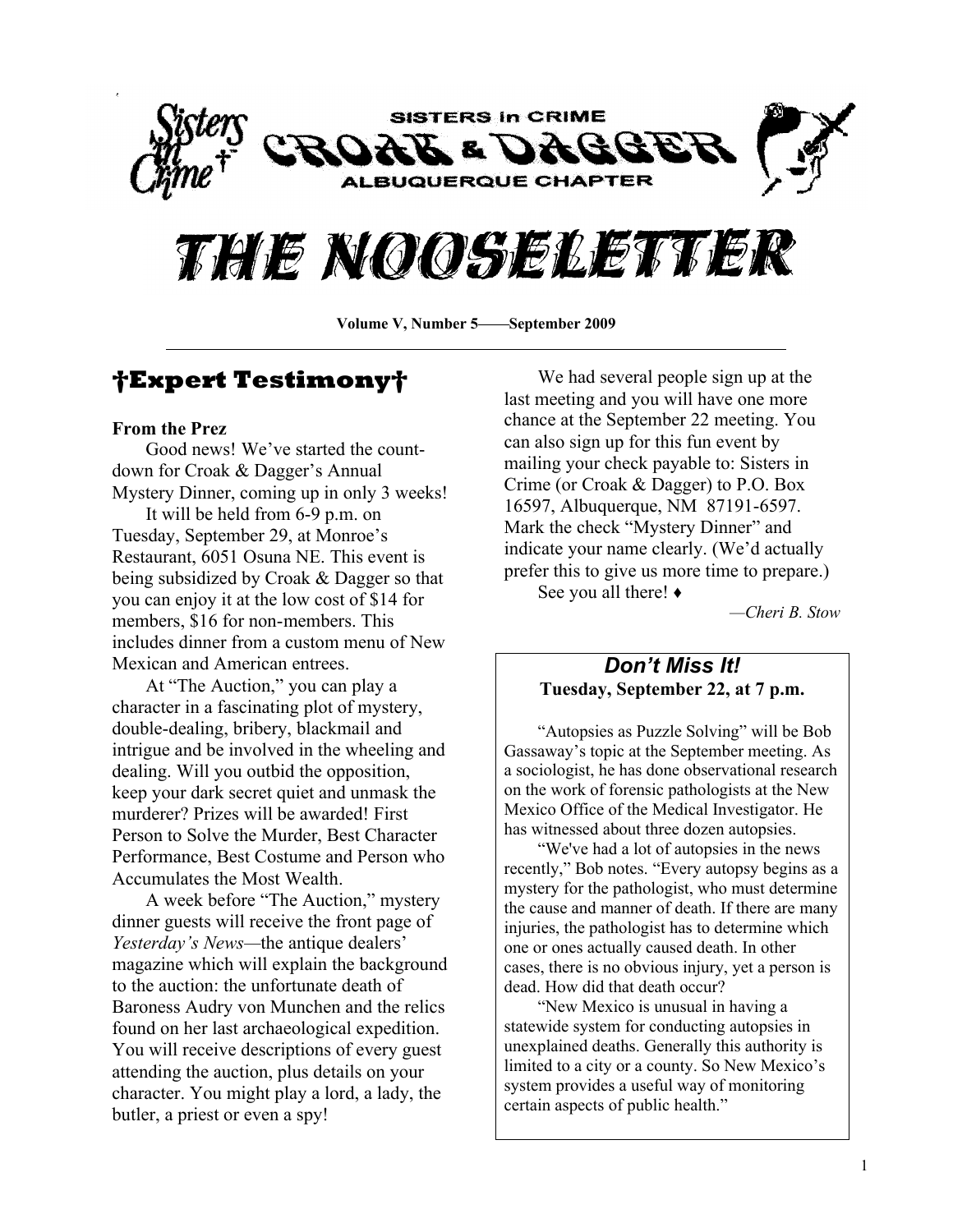The Albuquerque Croak & Dagger chapter of Sisters in Crime welcomes mystery fans, readers, and writers who want to enjoy felonious fun, absolutely criminal companionship and sensational speakers.

 Our October speaker will be Western history writer Don Bullis, whose latest book is *Bloodville*. Don retired in 2002 after a career in New Mexico law enforcement that included stints as county sheriff's deputy and detective sergeant, town marshal, state organized crime commissioner, and criminal intelligence operational supervisor.

 He was a small-town newspaper editor before he entered law enforcement and still writes a weekly column for the Rio Rancho Observer. He lives in Rio Rancho with his wife, Gloria Don, a sergeant with the NM Dept of Public Safety and also a Western history writer.

 Don is also the author of *The Old West Trivia Book,* which lists many little-known facts about the American West, and *NM*<sup>*'s*</sup> *Finest: Police Officers Killed in the Line of Duty*, about the circumstances surrounding the on-duty deaths of NM peace officers.

 Find out more and read the first chapter of *Bloodville* on www.donbullis.com.

Meetings are held in the police briefing room of the James Joseph Dwyer Memorial Substation, 12700 Montgomery NE (1 block east of Tramway). Unless otherwise noted, programs are free and open to the public.

All Croak& Dagger members are invited to join our Yahoo discussion group, where we exchange information about mystery books, movies, and TV shows; share news about local and national mystery events; and participate in occasional online classes. Log on to  $C&D$ 's web page (www.croak-and-dagger.com) and click on the link to moderator Nancy Varian for further instructions. Join the discussion!



Sisters in Crime was founded in 1986. *The mission of Sisters in Crime shall be ³to promote the professional development and advancement of women crime writers to achieve equality in the industry.´*

 *Our vision is: ³Raising professionalism and achieving equity among crime writers.´*

 *And our motto is: ³SinC into a good mystery!´*

#### **Check Out the Croak & Dagger Website for all your Croak & Dagger information needs.**

www.croak-and-dagger.com

- Upcoming Programs
- 2008 Meeting Schedule
- Membership Form
- Speakers Bureau
- Links to Mystery Websites & Websites for Your Favorite Croak & Dagger Authors
- *The Nooseletter* Archive

#### *The Line Up*

President/Treasurer  $-$  Cheri Stow  $-$ *Cheri3j@yahoo.com* Vice President  $-$  Olin Bray  $$ *ohbray@nmia.com*  $S$ ecretary – Fred Aiken – *FAAiken@aol.com* Programs/Publicity  $-$  Rita Herther  $-$ *RMHerther@aol.com*  $M$ embership  $-$  Jonathan Sacks  $$ *jsacks@pobox.com* Website Technical Support Manager -Susan Zates ± *smzates@quest.net* Library Liaison - Pari Noskin Taichert *ptaichert@comcast.com* Nooseletter Editor - Linda Triegel *newsette@earthlink.net*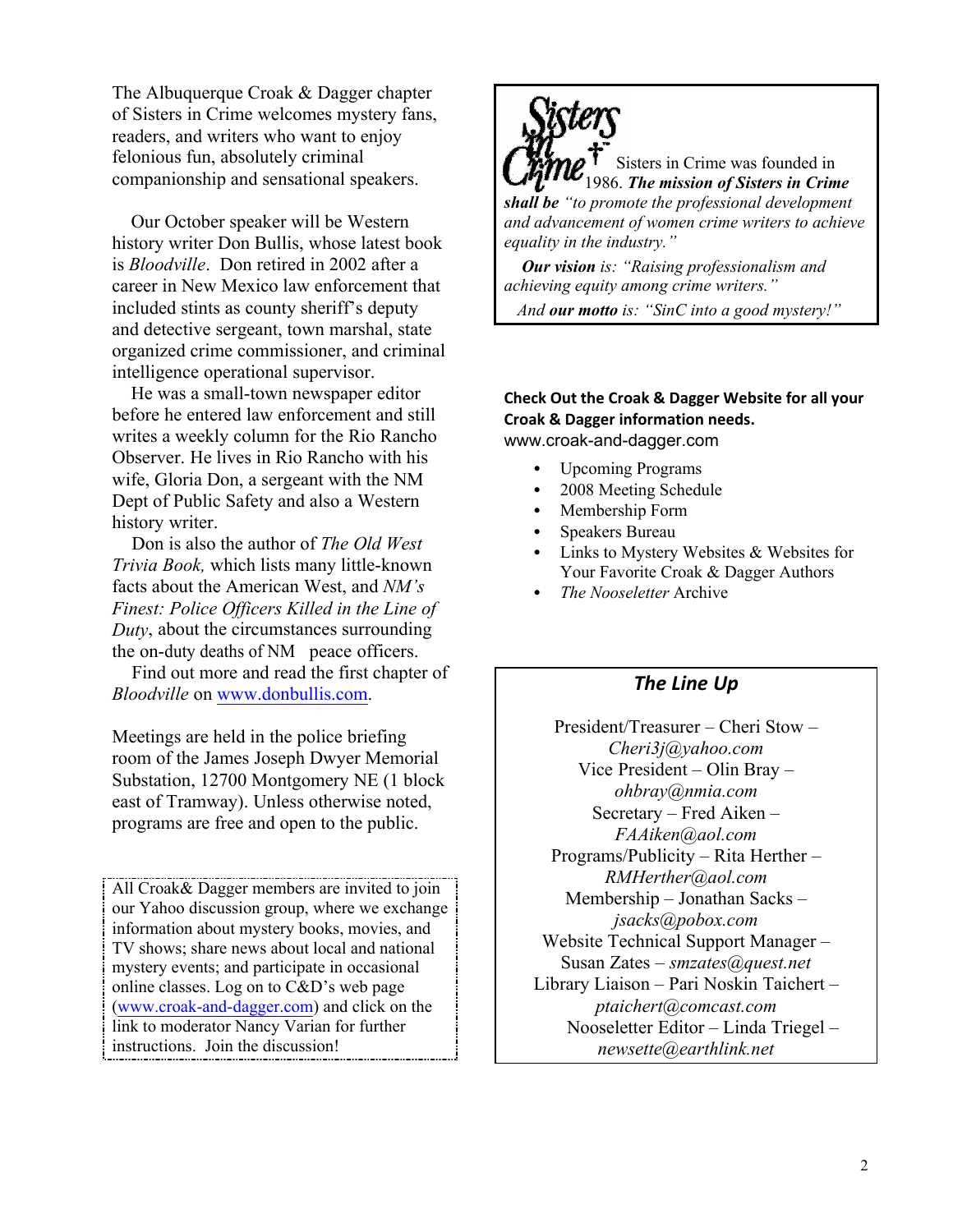# **Cross Your T¶s (where?) and Dot Your I¶s (don¶t forget!)**

Certified Handwriting Analyst U'liana Sisombath ("call me 'You-lee"") was our speaker at the May general meeting of Croak & Dagger and captured everyone's interest with her lively talk. Some highlights:

Graphoanalysts, U'liana explained, look first at the appearance (gestalt) of a person's handwriting. Generally speaking, a straight-up-and-down style indicates a logical mind. Writing slanted to the left or right indicates emotion, but whether you're left-handed or right-handed doesn't matter, nor does the slant of the paper; most people just adjust it to their own comfort. Cursive writing is more "connective," both literally and psychologically, than printing—which is why criminals tend to print, to hide something—although printing may just indicate a more "open" personality.

Analysis to detect forgery looks for patterns, or how a person forms letters. "Honest" writing is clear and consistent with a good baseline and open ovals. "Dishonest" writing is hesitant; dots and extraneous marks appear everywhere, and the pressure applied is uneven (as from tracing someone else's signature).

U'liana clearly laid out some basic tenets of handwriting analysis, as well as some more esoteric tricks—er, techniques. For example, remember when you learned cursive writing using lined paper? Visualize the lines and the word "dog" written on them. The top of the 'd' is above the line; the shape of this part of a letter is determined by emotion. The bottom of the 'g' falls below the line and is connected to the subconscious. As you may imagine, the 'o' and loops of the other letters reflect common, middle-of-the road traits.

Handwriting captures personality for the moment the words are written, U'liana stressed, and cannot be used to predict the future or psychoanalyze anyone. However, it can reveal the some personality strengths and weaknesses, fears and attitudes. The ways people write the letter "e" can reveal hundreds of different traits. Double loops can mean secretiveness, but also simply discretion. You can change your writing, but you can't change your life; if you're intelligent, sloppy writing will still show that (phew!).

Nor can you fake the subconscious. For example, where you put the crossbar in a lower-case "t" can reveal how confident you are in yourself—low on the letter means less self-confidence (beware of people whose crossbars go off the line altogether!). Generally speaking, practicing on your own to try to change your handwriting, like raising the "t" bar, is a bad idea; you're literally messing with your own head! However, a certified instructor can help with anything from deciding whether to rent your spare room to that weird guy with the striking handwriting, to teaching your ADD son to focus and approve his ability to concentrate.

U'liana did reveal one trick that usually works: If you forget to dot your "i"s, you may be forgetful about other things, but if you practice dotting them by going back over what you've written and putting in the dots, your memory may improve.  $\bullet$ 

²Linda Triegel *(ljt23@earthlink.net*)

*Based in Albuquerque, U¶liana Sisombath runs her own business, A Write Transformation, while working her ³day job´ as a software analyst. A member of the Coalition of Handwriting Analysts International (CHAI), she has given seminars on such topics as an introduction to handwriting analysis as well as how to navigate the dating scene using handwriting analysis as a tool. U¶liana Sisombath can be reached at Uliana\_de@yahoo.com.*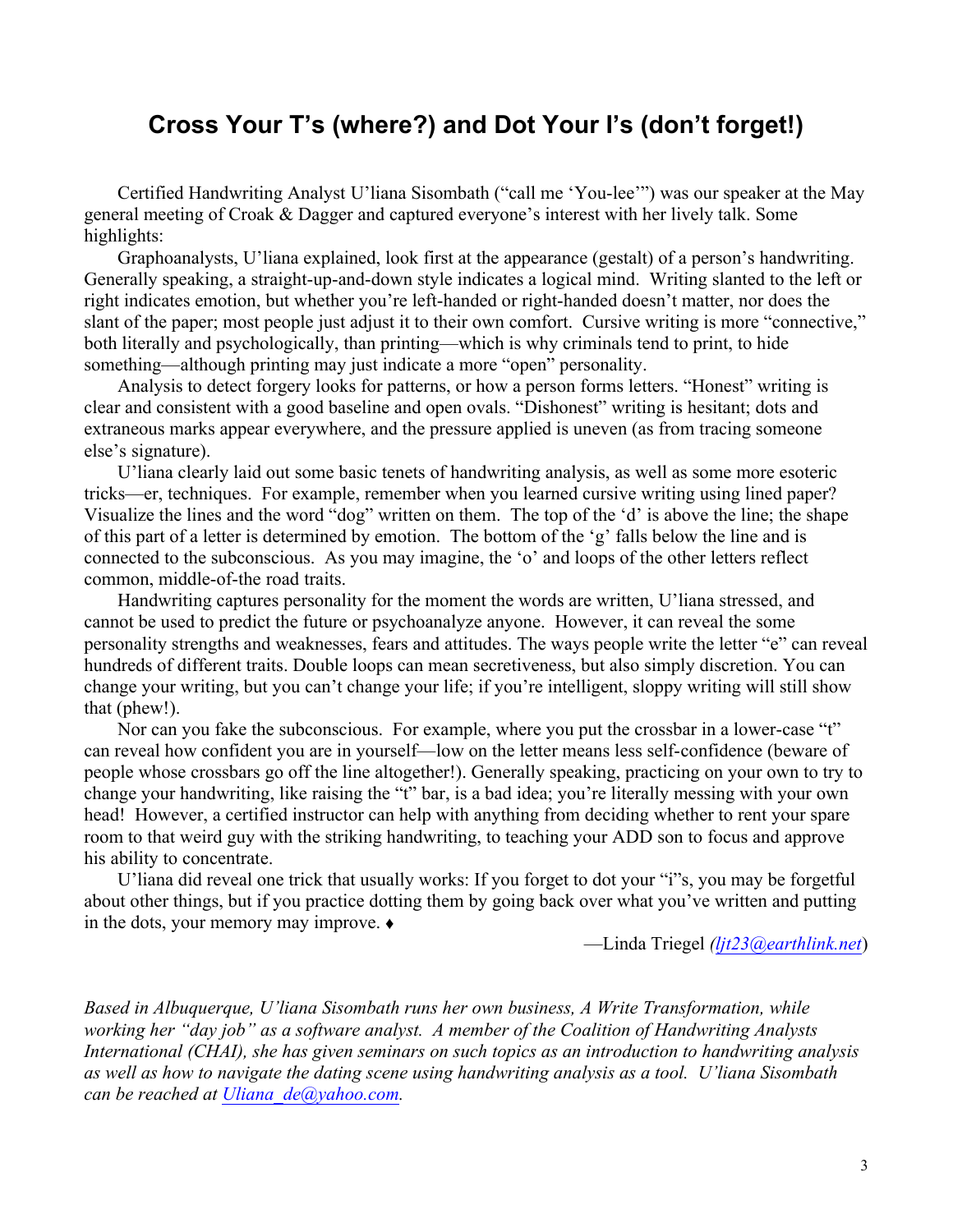# *WRITE WHAT YOU KNOW?*

**by**

**Mindy Starns Clark**

*This article first appeared on noveljourney.blogspot.com last winter and has been reprinted in a variety of places since. Author Mindy Starns Clark is an active member of the Delaware Valley Chapter of Sisters in Crime.* Shadows of Lancaster County *was her 12th book from Harvest House Publishers.*

The old adage "write what you know" has always bugged me. I mean, really, how much do most of us "know"? In the past eight years, I have written about murder, the NSA, cryptology, espionage, money laundering, art theft, Napoleonic history, the INS, explosives, poisons, and much more. Given that I'm neither incarcerated nor under an FBI watch, you can safely assume that I'm not living a dangerous double life. Instead, like most writers, I depend on diligent research—not to mention a good bit of imagination—to write about topics far outside my own realm of experience. Despite a lack of firsthand knowledge, a writer with curiosity who is willing to go on a relentless search for answers can produce accurate, realistic and compelling storytelling. Write what you know, yes, but also what you *want* to know and are willing to learn.

Several years ago, I decided that I wanted to know more about the Amish. I live not far from Lancaster County, yet these quiet neighbors of mine were an enigma to me. I wanted an excuse to delve deeper, to learn more about their religion and lifestyle, to find out if they were a cult, as some claimed, or an earnest group of Christians. I also wondered why I always saw so many physically handicapped Amish people, far more than statistics would bear. Finally, after the Amish school shooting tragedy, I wanted to understand how they were able to forgive such an atrocity so fully, so quickly.

Thus, when I pitched a series of stand-alone gothic mysteries to my publisher, each with its own exotic locale, I included as one of those locales "Amish country." My editors loved the concept of gothic mysteries in varied locations and sent me to work first on *Whispers of the Bayou*, which focused on Cajuns and was set in Louisiana, and then on *Shadows of Lancaster County*, which focused on the Amish and was set in Pennsylvania.

As it turned out, getting an insider's view of Amish life was among the most difficult research I have ever done, much harder than learning to build a pipe bomb or poison someone with an indigenous plant. There were plenty of books about the Amish from which I would pull my facts, but what I most wanted was to talk to Amish people, heart to heart, and hear straight from them what their lives were really like.

In the past, I have done some fairly nervy things for the sake of research, such as crawling into a hidden sapphire mine or floating down an alligator-infested bayou. It has all been worth it, as the best research is done by actually getting out into something and seeing it, smelling it, *feeling* it. That's how I work, but in this case there was something about the Amish that kept me at arm's length. I chatted with many a *kapped* maiden who seemed friendly and receptive, but as soon my questions moved from idle chatter to book research, they politely found ways to end our conversations and move along.

I couldn't really blame them; the Amish of Lancaster County often feel like animals in a zoo, observed, photographed, studied ad nauseam. From what I have read, not only do they not like all of this attention, they are completely baffled by it. They don't get what it is that we Fancy folk find so fascinating about their Plain lifestyle. I'm not sure I do either, I just knew that if I was going to write a good and accurate book, not to mention depict a lead character who was genuinely Amish, I needed to get inside an Amish person's head.

To that end, I began taking tours of Amish farms, going on buggy rides, and seeking out many of the Amish "experiences" that are for sale in Lancaster County—all in the hopes of understanding the Amish experience, of rubbing elbows with real live Amish folks who might be willing to talk. Everywhere I went, though I met many Amish people who were warm and friendly, they were also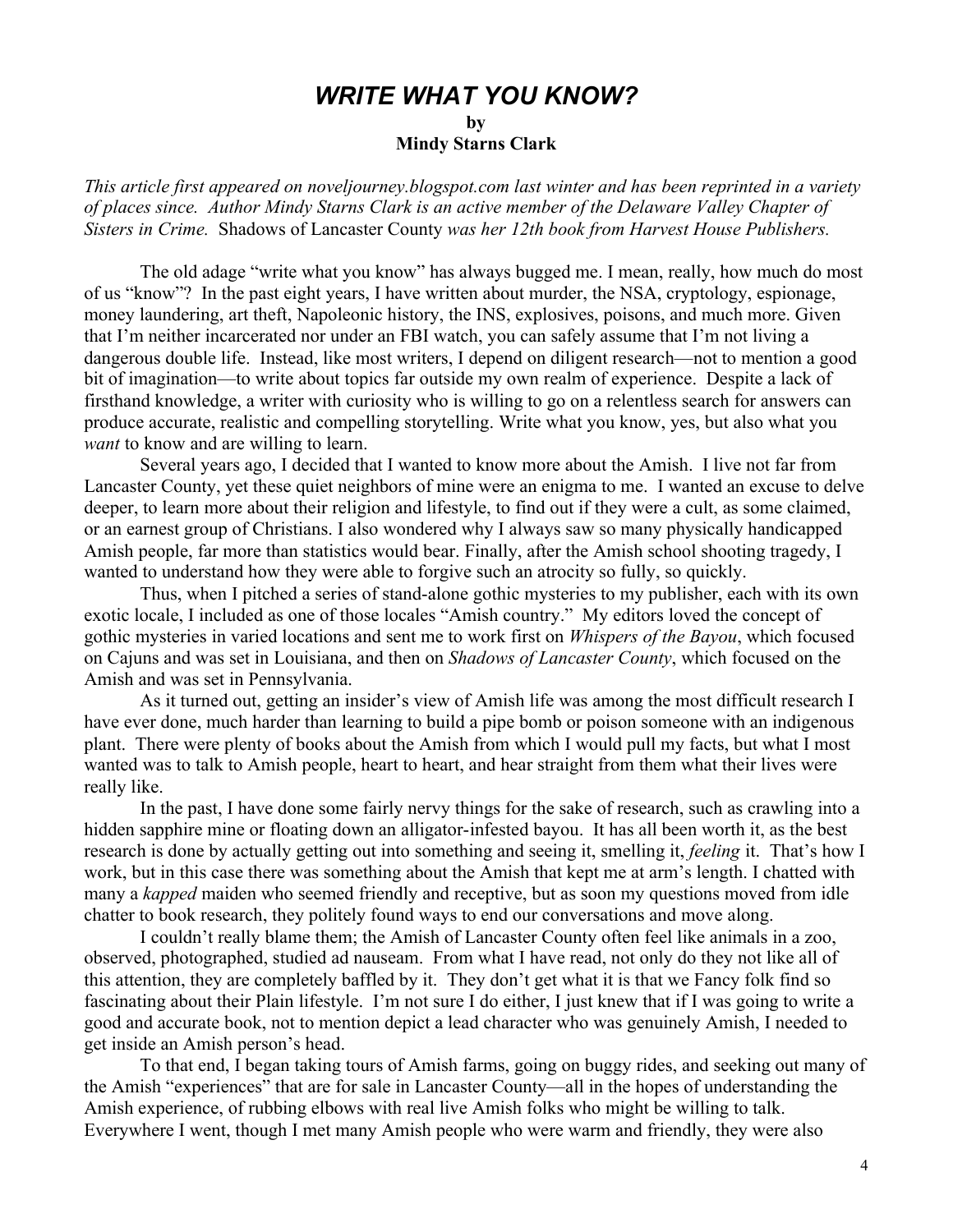clearly uncomfortable with my persistence. When I finally asked a self-acclaimed "Amish expert" and tour guide if he had any idea how I could arrange a sit-down meeting with an Amish person who was willing to answer some questions, he held out an open palm, winked, and told me that anything could be had for a price.

Startled, I changed the subject and soon left. Driving away, the shock of that moment continued to pound in my ears. Everyone knows that an entire industry has been built up around the Amish, an industry that often borders on exploitation. Paying this man to set up an interview felt wrong somehow, especially given that the money would surely stay with him and not trickle down to whatever Amish person he roped into meeting with me. Here I had been seeking an inroad into the Amish mind, when all along I should have understood that what most Amish people wanted was simply to be left alone!

Confused, I began to question my project. A part of me wanted to scrap the whole thing, but then I thought of those original questions that had first sparked my interest: my confusion over the high number of Amish handicapped, my curiosity at their religion and their ability to forgive so easily. From my reading, I had already learned some startling facts about Amish DNA, genetic research, and a physical peculiarity that plagued them known as the "Founder Effect".

I decided to form my plot around those original questions—ones I had had as an outsider looking in. I would also make my main character a regular person just like me, one who had had interactions with the Amish community but had never been Amish herself. Instead of using unethical means to get an insider's view, I would depend on more standard, second-hand methods of research (such as books and documentaries) and use my outsider status to my advantage.

As it turned out, the changes I made led to a stronger plot, one that respectfully addresses the Amish faith, their genetics, and their forgiveness. Through the eyes of my non-Amish heroine, I feel like I was able to avoid exploiting anyone while still creating a heart-pounding story of cutting-edge genetics, Amish forgiveness, and a young woman grappling with a tragedy in her Lancaster County past.

Considering the struggle I went through with research, I don't know that I'll ever write another Amish book again. But I'm glad I wrote this one, if for no other reason than I got my questions answered; I learned what I wanted to know. After that experience, I also created a new, extended version of my adage: Write what you know, and write what you *want* to know and are willing to learn. But if your pursuit of knowledge leads you to places you don't want to go, then don't go there. Instead, rethink your plot and make changes accordingly. In the end, not only will your story will be better for it, but you'll likely sleep better, too.

#### *A coda to the above article:*

What is it about us writers that won't let us leave stones unturned? I was happy enough with my Amish novel and readily moved on to writing a Louisianabased mystery after that, *Under the Cajun Moon*, which is just coming out now.

But the Amish thing wouldn't let go of me, not completely. I had more stories to tell in their world, more things I wanted to understand. Then I got an "entrée" I had never dreamed of.

It happened about six months ago, while visiting a quilt shop. There, I noticed a rack of fiction that included my own *Shadows of Lancaster County*. Heart pounding, I nonchalantly asked the Amish checkout person if she ever read any of the fiction that they sold in their store. When she that she did, that in fact she loved to read, I told her that I was the writer of one the books she had for sale and I wondered if she had read it and, if so, if I had gotten my facts straight about the Amish.

When I pointed out which book was mine, her face lit up, she clapped her hands together, and she exclaimed, "Oh! I was buried in that thing! It was crazy *gut!*"

Now, from a non-Amish person, I would have taken those words as a compliment, but with her I wasn't so sure. Buried? Crazy? Embarrassed at my ignorance, I asked her to elaborate.

"Oh, I couldn't put it down," she enthused. "It was nuts how much that book kept me reading."

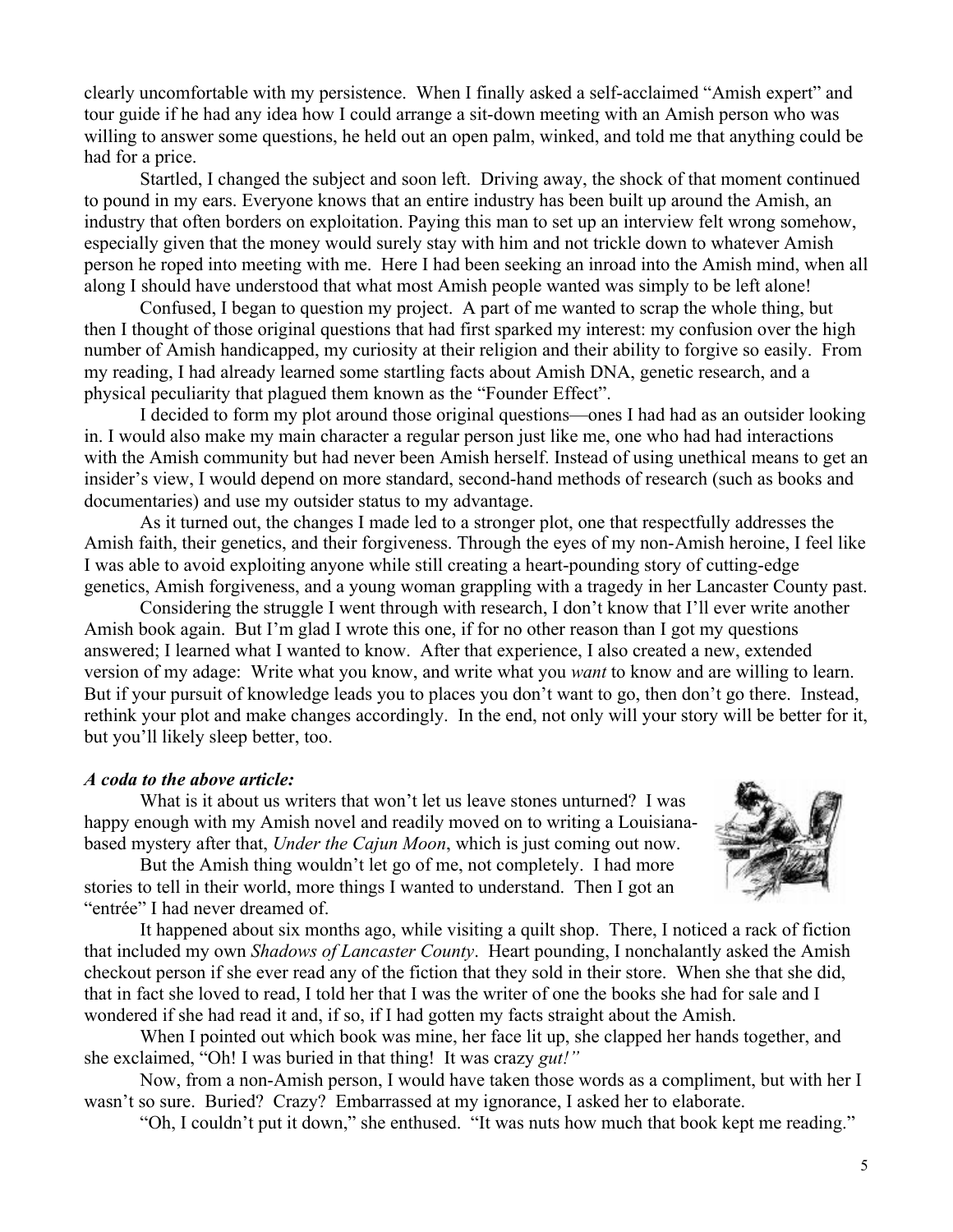Big whew. Long story short, that one lovely Amish lady's appreciation of my novel provided a door that quickly swung wide open. By handling the first book with accuracy and respect, I was able to establish a dialogue within the Amish world, one that I didn't have to pay some middle man to arrange for me. Once inside, I was able to learn, firsthand, everything I wanted to know about the Amish and then some.

Fast forward to now. This morning, I just turned in my next project, a small nonfiction book that will be released in January called *A Pocket Guide to Amish Life*. Now that it's in, I'll immediately begin writing my next novel, *Secrets of Harmony Grove*, which will be—you guessed it—a new mystery stand-alone that returns to the Amish of Lancaster County.

The biggest lesson I've learned in all of this? Let's try that adage again:

Write what you know, and write what you *want* to know and are willing to learn. But if your pursuit of knowledge leads you to places you don't want to go, then don't go there. Instead, rethink your plot and make changes accordingly. In the end, not only will your story will be better for it, but you'll likely sleep better, too. And who knows, maybe your reward for putting integrity over research will pay off in the end, in ways you never could have imagined.  $\bullet$ 

*\_\_\_\_\_\_\_\_\_\_\_\_\_\_\_\_\_\_\_\_\_\_\_\_\_\_\_\_\_\_\_\_\_\_\_\_\_\_\_\_\_\_\_\_\_\_\_\_\_\_\_\_\_\_\_\_\_\_\_\_\_\_\_\_\_\_\_\_\_\_\_\_\_\_\_*

© 2009 Mindy Starns Clark

# *NOOSE NEWS*

Judith van Gieson writes, "I've been expanding my publishing company, ABQ Press, and have two first mystery novels coming out in August, both by Albuquerque writers, although neither one is set in Albuquerque.´

*Yellow* by Stephen Scott, set in West Virginia, is about an Episcopal priest who abandons his ministry in order to pursue his brother's murderer. His weapon of revenge is a yellow Volkswagen.

In *The House at the Edge of the Sea*, Billy, a loner whose attempts at sociability always go awry, eventually finds the love of his life—an abandoned house at the edge of the sea. But the two women who have entered his world soon send him back to his singular existence.

Stephen Scott was raised on the northwest frontier of India and educated (more or less) in England. Then he began his checkered career selling encyclopedias, building 50-foot metal trees for London exhibitions, poaching water plants from an absent Scottish laird to sell. Lured abroad by cheap airfares to the US, he was persuaded to overstay his visa by a designing woman. He married her and settled in New Mexico, where he writes in a tower on the Rio Grande (somewhere west of Brigadoon).

*Tomato Boy*, the first of a mystery series set in rural Calvin County, Tennessee, features lawyer Bob McGregor, who thinks he has settled into lawyer's heaven, free from the stresses of urban practice, but he soon learns that an upcoming election is taken very seriously in Calvin County.

Gary McKee is a former lawyer who practiced in Albuquerque and in Tennessee and now divides his time between those two regions. He developed the Bob McGregor Mystery series while co-authoring and editing legal manuals for county officials.

Learn more about both authors and their books at www.abqpress.com.

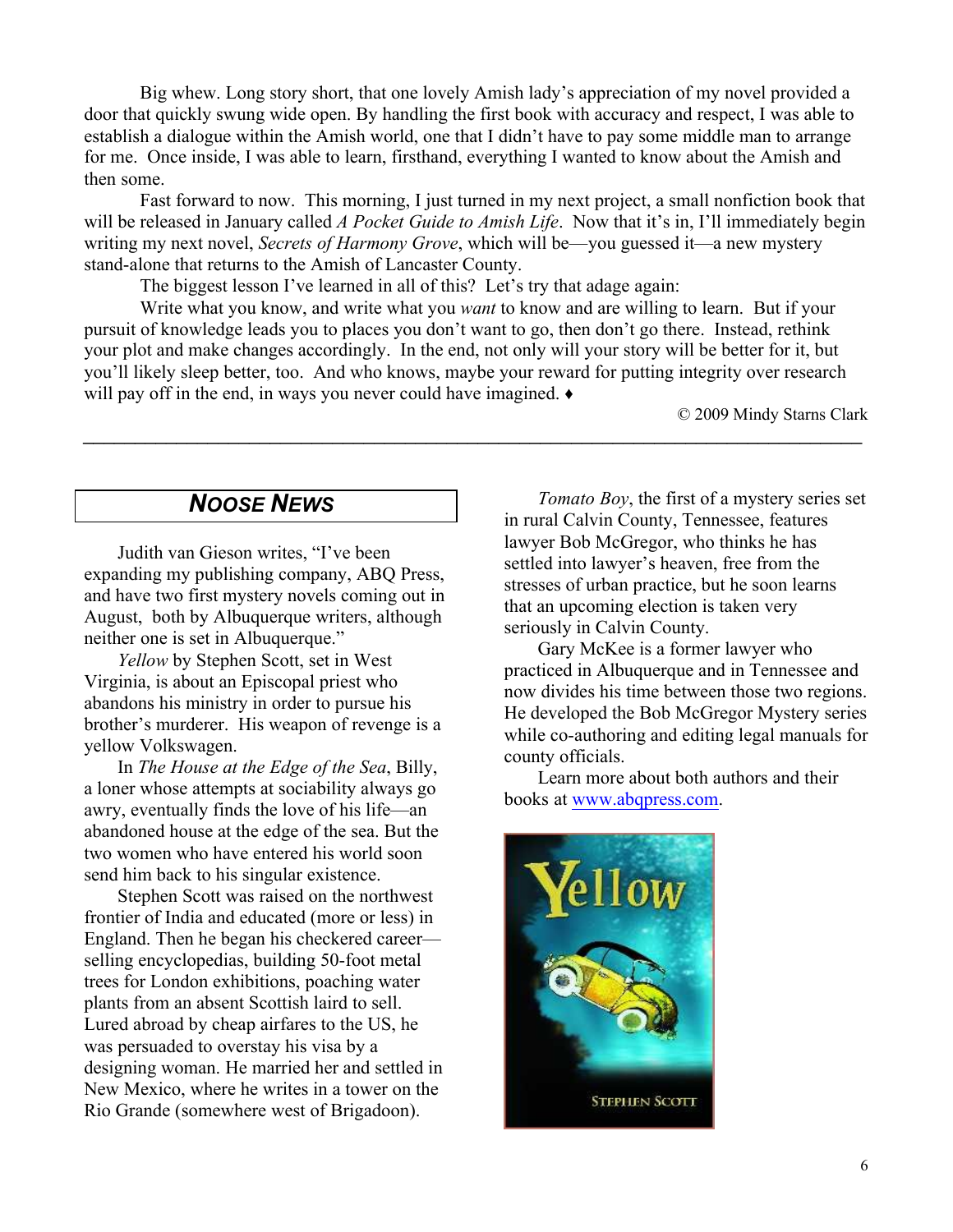# *Rob¶s Random Shots*

#### **September Case File Number One**

*The Dark Horse* by Craig Johnson, Viking, New York, 2009 (HC)

Life for a reviewer doesn't get much better than this: As I was finishing this novel, the second one I wanted to review arrived from Amazon (see below).

Craig Johnson is one of the finest mystery writers working today and a friend of mine. So I'm going to brag on him a little. *The Dark Horse* is his fifth novel featuring Absaroka County, Wyoming Sheriff Walt Longmire. His fourth, last year's *Another Man's Moccasins*, in June won the Spur Award for Best Novel of the West in 2008. It also won Novel of the Year from the Mountain and Plains Independent Booksellers Association. *Moccasins* had been my favorite Longmire, but I love *Dark Horse* just as much, if not more.

The major plot centers around Mary Barsad of neighboring Campbell County, who's admitted shooting her husband in the head six times after he burned down their barn with all her horses in it. Their house is thought to have caught fire from sparks from the barn. Openand-shut case. Mary is withdrawn, uncommunicative, and sent to the Absaroka County jail before trial because Walt has a female deputy, Vic Moretti, to meet state custody requirements.

Despite her initial admission, W alt doesn't believe she's guilty and the plot takes off from there. Many subplots intertwine—the onagain/off-again romance between Walt and Vic, the recovery and departure of Walt's daughter Cady, a coming election that Walt can't seem to summon enthusiasm for. Then he hits on a plan to go undercover in the little town of Absalom, where the murder occurs.

We've never seen Walt in this situation, without his stalwart supporting cast. And Craig doesn't let all this unfold in a straight line. In every chapter, he backs up the narrative to points that occurred two and three weeks prior,

juggling two timelines. You've seen this is a device all the time now in TV cop shows, but television narrative features multiple viewpoints. In both these timelines, we're inside Walt's head, privy to the insights and clever observations he's become known for. The earlier timeline gradually closes in on the undercover operation and Craig ratchets up the stakes for Walt and Mary and the tension mounts.

I admit I didn't see the major break in the case coming until Walt did. Two identity revelations took me by surprise. But everything in this case is well-foreshadowed. Craig Johnson plays fair with the reader, just as the classic writers of the 1930s did. And, as always, Craig's books offer an education on the West, small town America, and a myriad of handy tips, everything from how to handle yourself in a bar fight to how to calm a skittish horse.

Enjoy this book. It'll be a whole year until Walt No. 6. I wonder what awards *The Dark Horse* will win between now and then . . .  $\bullet$ 

²Rob Kresge (*rkresge777@comcast.net*)

**Key:** PB = Paperback  $TP = Trade$  paperback HC = Hardcover

#### **September Case File Number Two**

*The Silent Spirit* by Margaret Coel, Berkeley Prime Crime, 2009, 322 pp (HC)

Wait no longer, Wind River series fans. After a one-novel stand-alone last year and seeing Father John banished to a sabbatical in Rome in 2007's excellent *The Girl With Braided Hair*, he and Arapaho lawyer Vicky Holden are back again, working on a murder that may have something to do with the silent movie classic *The Covered Wagon*.

I love historical mysteries as much as I enjoy the unfulfilled yearnings of Coel's pair of mismatched sleuths. And this novel delivers so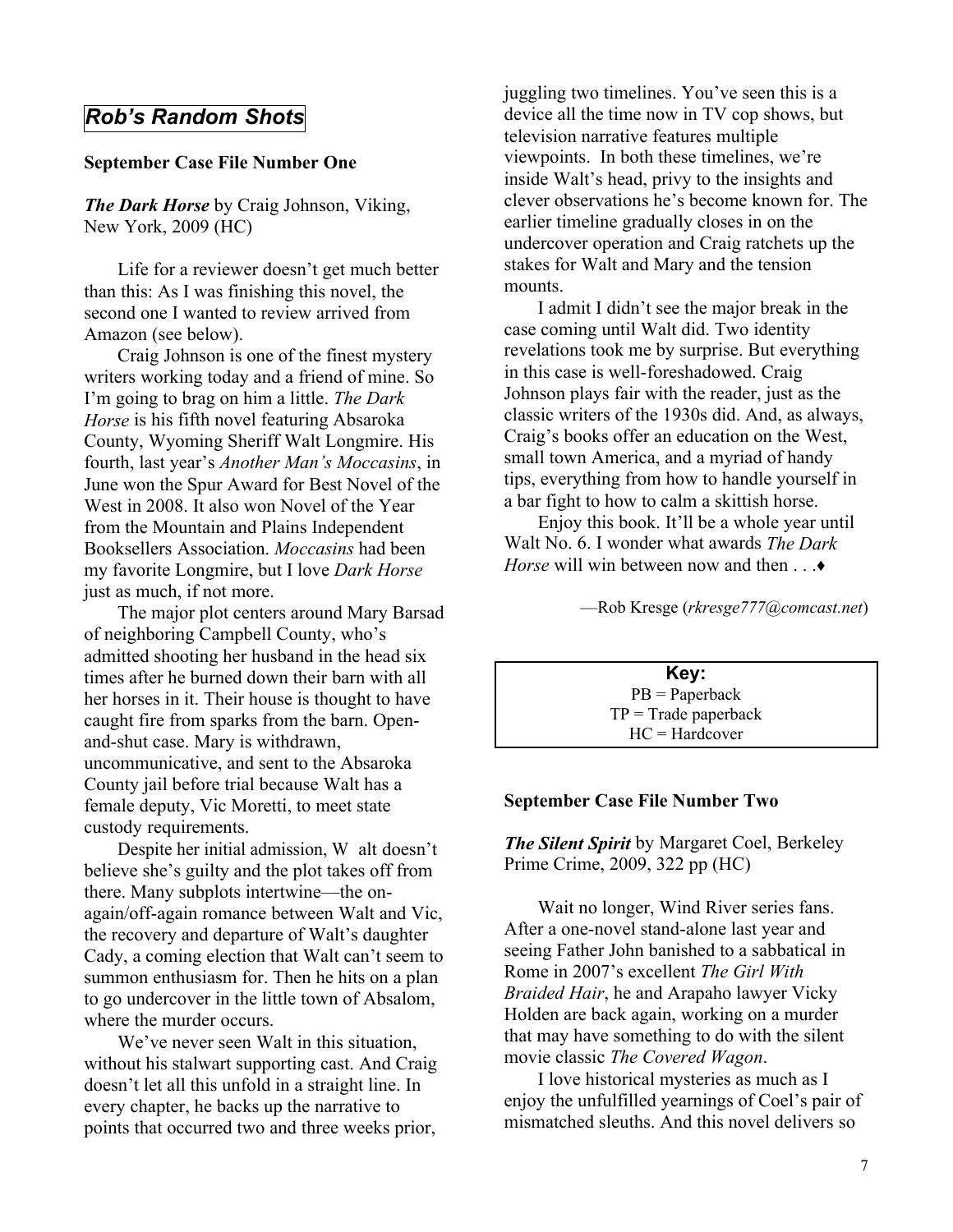seamlessly that I found myself Googling some *Covered Wagon* cast members, sure that they were real people. Some of you will recall my review of *Wife of Moon*, which featured the photographs (and subjects) of Edward Curtis. Margaret Coel cut her literary teeth a couple decades ago with her critically acclaimed biography of Chief Left Hand, so she's no stranger at weaving historical tapestries.

Kiki Wallowingbull is an ex-con and recovering druggie who becomes obsessed with the fate of his great-grandfather, who never returned from Los Angeles after the premiere of *The Covered Wagon* more than 85 years ago. Screen star Tim McCoy recruited more than 500 Arapaho, Cheyenne, and other Indians to play extras in what was the most expensive, longestrunning, top-grossing film of its day. After months of location shooting in Nevada, some 50

of the movie's Indians were again hired to go to Los Angeles and perform live outside Grauman's Chinese Theater. Charlie Wallowingbull never returned to the Wind River Reservation.



Father John helps Kiki on the first leg of his Los Angeles journey to seek the truth. The young man wants to do something to repay his grandfather Andrew, who raised him. He chooses to seek the fate of Andrew's father Charlie. We next see Kiki after his return to the reservation when Father John finds his beaten and frozen body at a known drug hangout. Was he killed by his former associates or does his death have something to do with his trip to California?

While Father John plays phone tag with his superior in Denver, who may want to remove him from the St Francis Mission, Vicky Holden gets an anonymous call from a man who claims to have killed Kiki in self-defense. She tries to juggle an important tribal water rights issue with personal and professional difficulties with Adam Lone Eagle, her legal partner, and at first resists even visiting Father John after his return from Rome. Fans of the series will agonize over the emotional pains of these characters just as I have for the previous 13 novels in this bestselling series.

Father John pursues a lead on the reservation, while Vicky visits her daughter in Los Angeles. Tying up threads of an 85-year-old tapestry proves to be dangerous but ultimately satisfying. I hope you enjoy *Silent Spirit* as much as I did.**Ƈ**

²Rob Kresge (*rkresge777@comcast.net*)

*Yellow* by Stephen Scott, ABQ Press, 2009, 242 pages (TP).

The title of this first mystery from Albuquerque resident Stephen Scott does not refer to its hero's deficiencies in the bravado department, although Richard Catesby isn't exactly PI material either. He starts chasing bad guys when his younger brother and his fiancée disappear (along with their yellow VW Bug) in the hills of West Virginia—a locale that would give any pursuer after evil pause, and particularly an Episcopal priest, which is what Richard is.

Richard heads for the hills, where he encounters an unhelpful, apparently lazy backwoods sheriff, cool on the trail of whatever happened to Willy and April. A persistent deputy, however, is suspicious of Richard's sudden change of heart about pursuing the case and pursues it himself on the side to confirm that Richard has decided to find and punish the villain in his own way, which is a dilly.

Richard is also gay, and his partner Stan is an at-first unwilling partner in vigilantism, but when an eager third partner, a woman Richard meets at the gym, comes on board, all three combine resources to bring about a satisfactory conclusion. The characters are all well drawn, even the gloomy Stan, and the dialogue lively.

*Yellow* starts with the ending, but only enough is given away to make a reader wonder what it's all about and keep reading to find  $out$ —which makes this the best prologue I've read in a while. I'm not sure why Scott made Richard a priest instead of, say, a sporting goods salesman, since he quits his job early on to pursue his brother's presumed killer, and there's not much reflection of Richard's spiritual side except in debates with Stan about the morality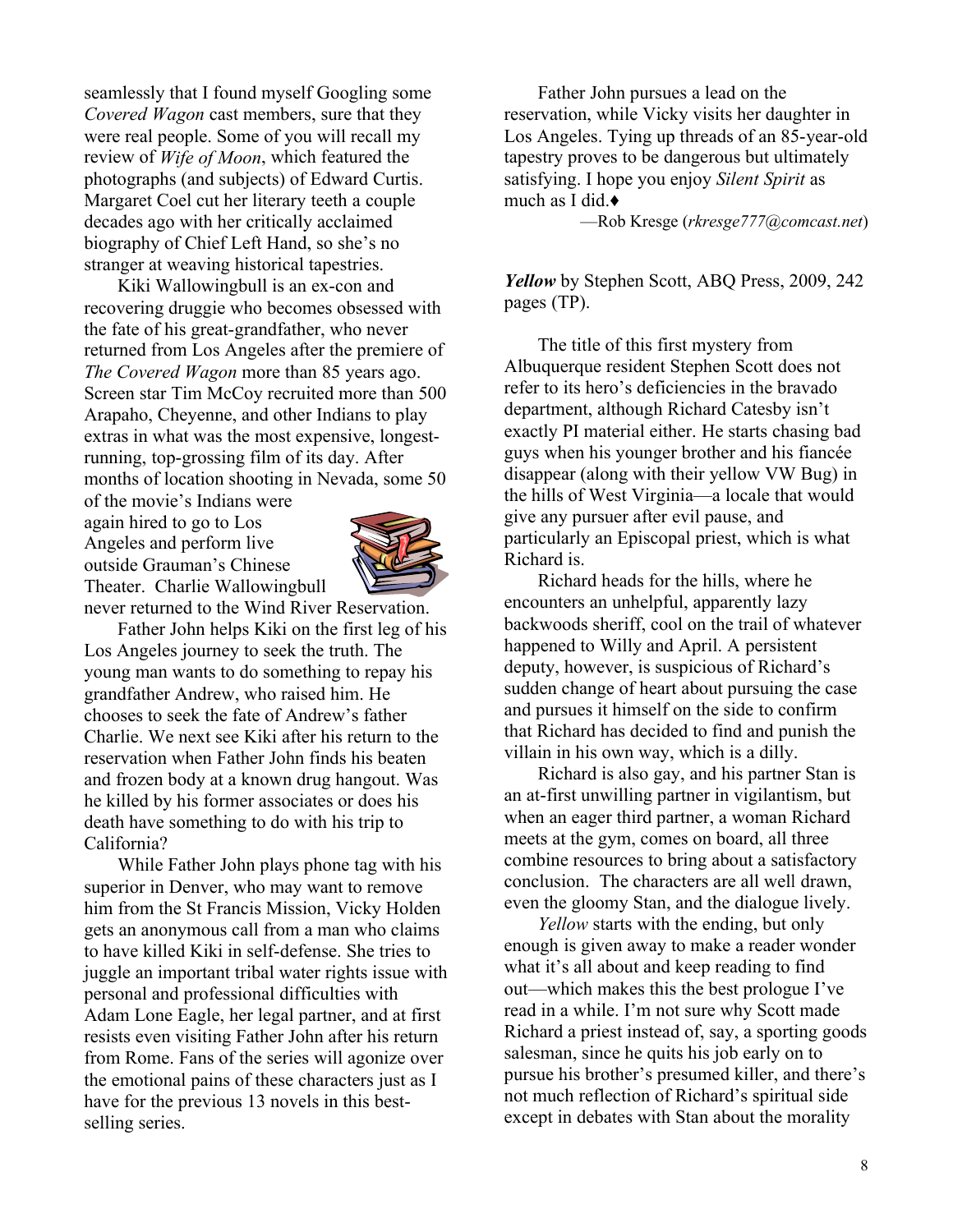of his crusade. I'm also not sure why Smith tells this story in the present tense, which is hard to keep up consistently and falters occasionally.

Still, these are minor quibbles, and *Yellow* is overall an entertaining page-turner. Look for the author, who has a new non-mystery in the stores as well, at signings. And check out the other offerings from ABQPress (see p 6). $\blacklozenge$ 

²Linda Triegel (*ljt23@earthlink.net*)

*For the Death of Me* by Quintin Jardine, Headline Book Publishing, 2005, 309 pp (HC).

Oz Blackstone is a Scottish movie star, but if you're thinking right now of Sean Connery, forget it. Oz is described in *For the Death of Me* as looking more like Keanu Reeves, and I can't imagine Connery, out of 007 uniform at least, getting into the kind of trouble Blackstone does (their personal lives may be another matter, but what do I know).

*For the Death of Me* is one of the more recent entries in the series (but the only one available from the Erna Ferguson library), and I'm going to have to backtrack to catch up with the characters' convoluted relationships. Suffice it to say they involve ex-spouses, assorted lovers, and wayward siblings.

It takes a while into *For the Death of Me* before there's any international thriller sort of action, but a mystery introduces itself near the start with the appearance of a character everyone thought dead (presumably killed of in a previous book in the series) and whom no one is especially glad to see among the resurrected, including  $Oz$ 's ex-wife, since it's her exhusband (told you relationships were convoluted). I won't attempt to explain that except that this complication helps (as best he can) sort out another family complication later on in the story, which is where the action gets international (Singapore) and thrilling, including murder, blackmail, and organized crime.

In between these complications a comparatively common family episode—Oz's father has a heart attack—is described beautifully, showing the close-knit family ties that helps keep Oz grounded. Jardine's writing is fast and funny (which doesn't seem very Scottish, but it's fun to read), and he's also skilled at drawing solid characters and close relationships. You can't help liking Oz, even when he's behaving badly. You can even like his and his brother-in-law's exes, who... oh, never mind. **Ƈ**

²Linda Triegel (*ljt23@earthlink.net*)

"If Mr. Witherspoon won't join us for breakfast, I think at least we should offer him a glass of elderberry wine.´

"We make it ourselves."

-Martha and Abby Brewster in *Arsenic and Old Lace* by Joseph Kesselring.



SinC guppies come from across the United States and Canada. They have different occupations and avocations, but they share a passion for writing mysteries and a common goal of getting published.

³Few professions offer as many opportunities for rejection as writing does. Only the strong survive the path to publication. The encouragement and support of other writers can be the difference between giving up too soon and getting in print." (SinC Guppies)

Guppies is an online writer's support group, Subgroups represent cozies, noir, psychological and romantic suspense, and thrillers. The Mystery Analysis Group is a book discussion group aimed at discussing the craft, and the AgentQuest group can help with writing queries and synopses.

Interested in joining this online writer's support group? Check them out at www.sincguppies.org.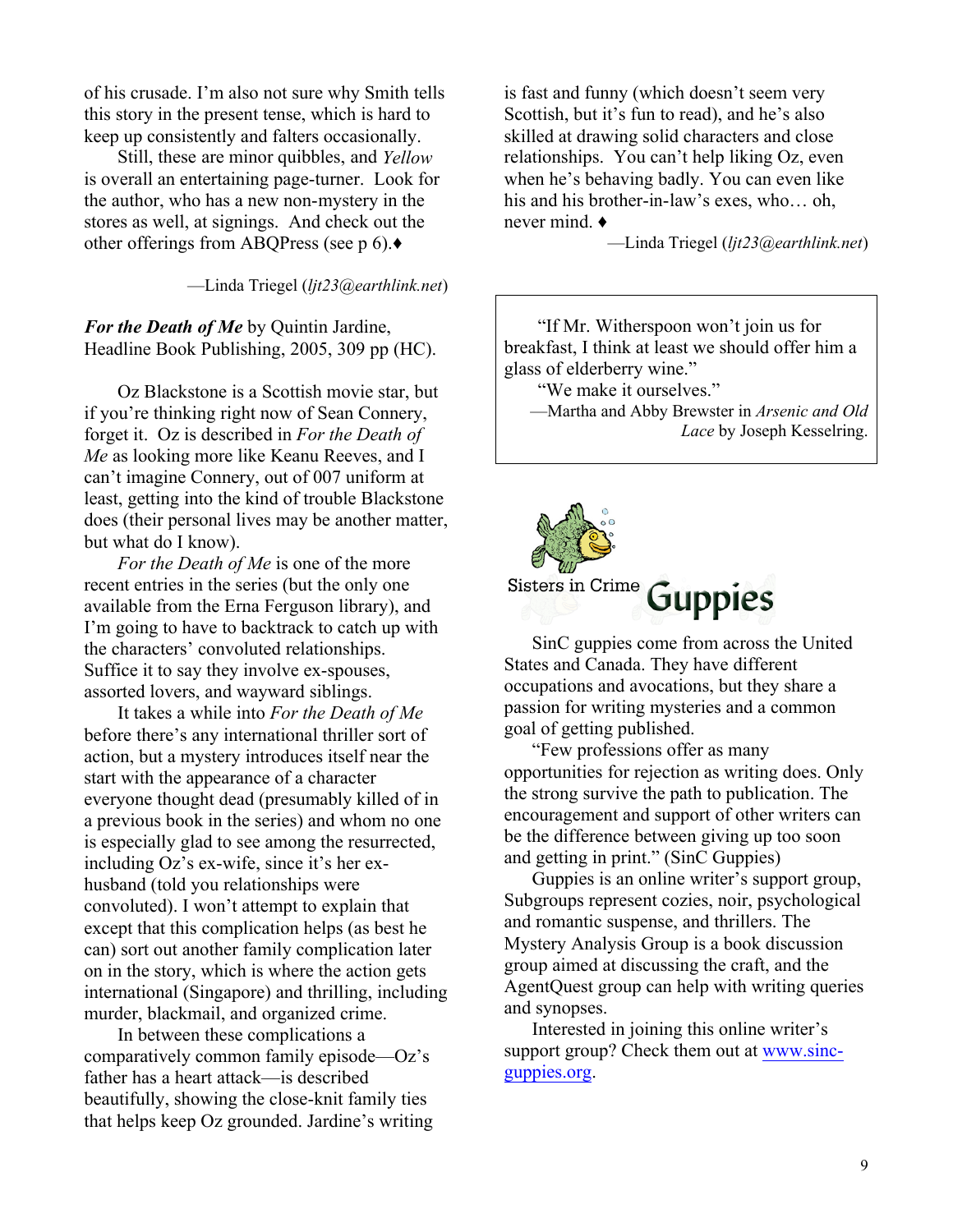# *Your Reading List*

Both the nominees and the winners of the 2009 Edgar and Agatha awards are good reading for mystery fans. Below are partial lists of the 2009 nominees (winners in **bold face**).

#### *2009 ³Edgar´ Award Nominees, presented by Mystery Writers of America:*



#### **Best Novel**

*Missing* by Karin Alvtegen (Felony & Mayhem Press) *Blue Heaven* by C.J. Box (St. Martin's Minotaur) *Sins of the Assassin* by Robert Ferrigno (Simon & Schuster - Scribner) *The Price of Blood* by Declan Hughes (HarperCollins - William Morrow) *The Night Following* by Morag Joss (Random House - Delacorte Press) *Curse of the Spellmans* by Lisa Lutz (Simon & Schuster)

#### **Best First Novel By An American Author**

*The Kind One* by Tom Epperson (Five Star) *Sweetsmoke* by David Fuller (Hyperion)

#### *The Foreigner* **by Francie Lin (Picador)**

*Calumet City* by Charlie Newton (Simon & Schuster - Touchstone) *A Cure for Night* by Justin Peacock (Random House - Doubleday)

#### **Best Paperback Original**

*The Prince of Bagram Prison* by Alex Carr (Random House Trade) *Money Shot* by Christa Faust (Hard Case Crime) *Enemy Combatant* by Ed Gaffney (Random House - Dell) *China Lake* **by Meg Gardiner (New American Library - Obsidian Mysteries)**  *The Cold Spot* by Tom Piccirilli (Random House - Bantam)

#### **Best Fact Crime**

*For the Thrill of It: Leopold, Loeb and the Murder That Shocked Chicago* by Simon Baatz (HarperCollins) *American Lightning: Terror, Mystery and the Birth of Hollywood, and the Crime of the Century* **by Howard Blum (Crown Publishers)** 

*Havana Nocturne: How the Mob Owned Cuba and Then Lost It to the Revolution* by T.J. English (HarperCollins - William Morrow) *The Man Who Made Vermeers: Unvarnishing the Legend of Master Forger Hans van Meegeren* by Jonathan Lopez (Harcourt) *The Suspicions of Mr. Whicher* by Kate Summerscale (Walker & Company)

#### **Best Critical/Biographical**

*African American Mystery Writers: A Historical and Thematic Study* by Frankie Y. Bailey (McFarland & Company) *Hard-Boiled Sentimentality: The Secret History of American Crime Stories* by Leonard Cassuto (Columbia University Press) *Scene of the Crime: The Importance of Place in Crime and Mystery Fiction* by David Geherin (McFarland & Company) *The Rise of True Crime* by Jean Murley (Greenwood Publishing - Praeger) *Edgar Allan Poe: An Illustrated Companion to his Tell-Tale Stories* **by Dr. Harry Lee Poe (Metro Books)** 

#### **Best Television Episode Teleplay**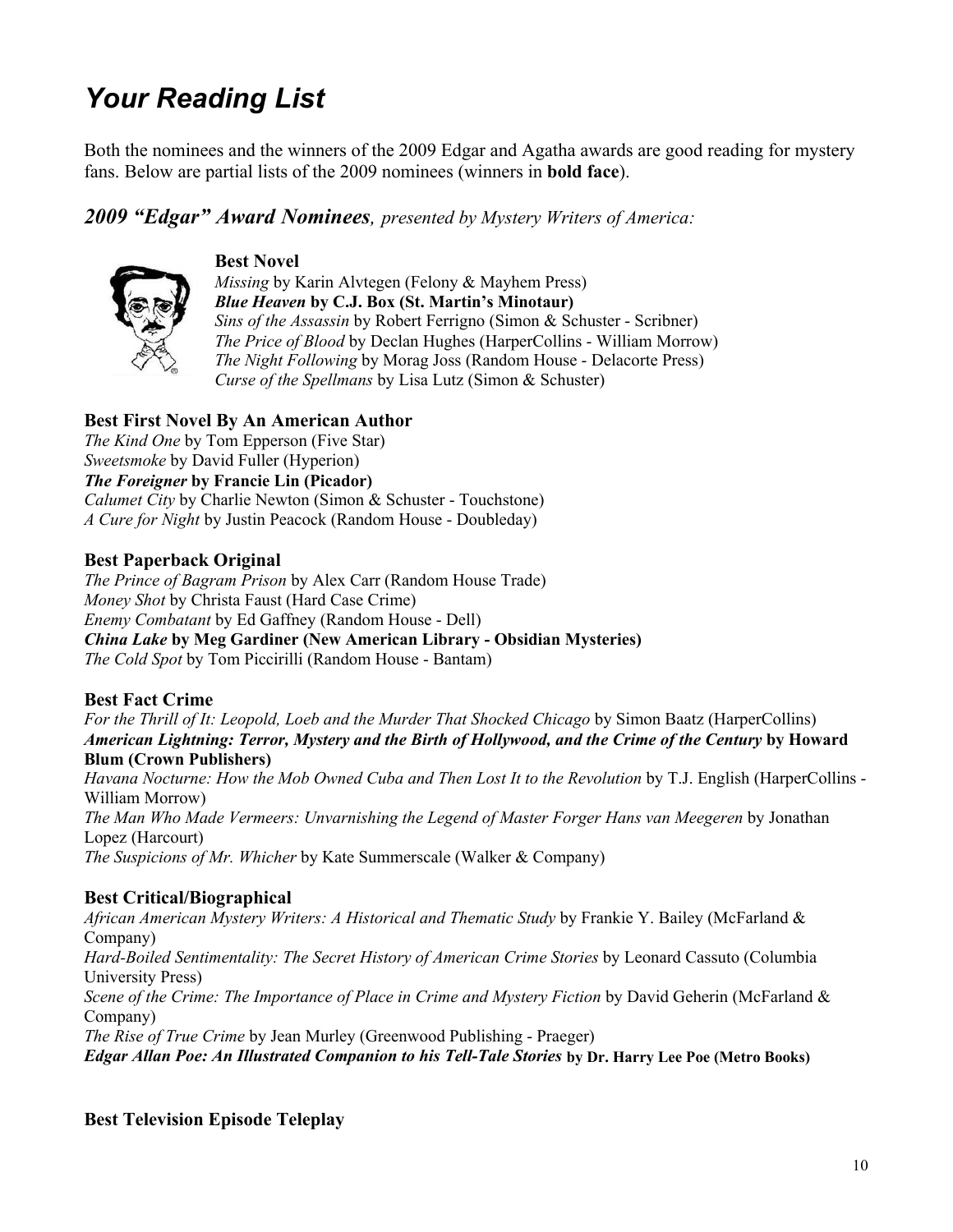"Streetwise" - *Law & Order: SVU*, Teleplay by Paul Grellong (Wolf Films/NBC Universal) **³Prayer of the Bone´ -** *Wire in the Blood***, Teleplay by Patrick Harbinson (BBC America)**  ³Signature´ - *Law & Order: SVU*, Teleplay by Judith McCreary (Wolf Films/NBC Universal) "You May Now Kill the Bride" - *CSI: Miami*, Teleplay by Barry O'Brien (CBS) ³Burn Card´ - *Law & Order*, Teleplay by Ed Zuckerman & David Wilcox (Wolf Films/NBC Universal)

#### **Best Motion Picture Screen Play**

*The Bank Job*, Screenplay by Dick Clement & Ian La Frenais (Lionsgate) *Burn After Reading*, Screenplay by Joel Coen & Ethan Coen (Focus Features) *In Bruges***, Screenplay by Martin McDonagh (Focus Features)**  *Tell No One*, Screenplay by Guillaume Canet & Phillipe Lefebvre, based on the book by Harlan Coben (Music Box Films) *Transsiberian*, Screenplay by Brad Anderson & Will Conroy (First Look International)

#### **The Simon & Schuster Mary Higgins Clark Award**

*Sacrifice* by S.J. Bolton (St. Martin's Minotaur) *The Killer¶s Wife* **by Bill Floyd (St. Martin¶s Minotaur)**  *Stalking Susan* by Julie Kramer (Random House - Doubleday) *A Song for You* by Betsy Thornton (St. Martin's Minotaur) *The Fault Tree* by Louise Ure (St. Martin's Minotaur)

## *2009 ³Agatha´ Award Nominees, presented by Malice Domestic.*



**Best Novel** *Six Geese A-Slaying* by Donna Andrews (Minotaur Books) *A Royal Pain* by Rhys Bowen (Penguin Group) *The Cruelest Month* **by Louise Penny (Minotaur Books)** *Buckingham Palace Gardens* by Anne Perry (Random House) *I Shall Not Want* by Julia Spencer-Fleming (Minotaur Books)

#### **Best First Novel**

*Through a Glass, Deadly* by Sarah Atwell (Berkley Trade) *The Diva Runs Out of Thyme* by Krista Davis (Penguin Group) *Pushing Up Daisies* by Rosemary Harris (Minotaur Books) *Death of a Cozy Writer* **by G.M. Malliet (Midnight Ink)** *Paper, Scissors, Death* by Joanna Campbell Slan (Midnight Ink)

#### **Best Non-fiction**

*African American Mystery Writers: A Historical & Thematic Study* by Frankie Y. Bailey (McFarland & Co.) *How to Write Killer Historical Mysteries* **by Kathy Lynn Emerson (Perseverance Press)** *Anthony Boucher: A Biobibliography* by Jeff Marks (McFarland & Co.) *Edgar Allan Poe: An Illustrated Companion to His Tell-Tale Stories* by Dr. Harry Lee Poe (Metro Books) *The Suspicions of Mr. Whitcher, or The Murder at Road Hill House* by Kate Summerscale (Walker & Co.)

#### **Best Short Story:**

#### **³The Night Things Changed´ by Dana Cameron,** *olfsbane & Mistletoe* **(Penguin Group)**

³Killing Time´ by Jane Cleland, *Alfred Hitchcock¶s Mystery Magazine* - November 2008

³Dangerous Crossing´ by Carla Coupe, *Chesapeake Crimes 3* (Wildside Press)

³Skull & Cross-Examinations´ by Toni L.P. Kelner, *Ellery Queen Mystery Magazine* - February 2008

³A Nice Old Guy´ by Nancy Pickard, *Ellery Queen Mystery Magazine* - August 2008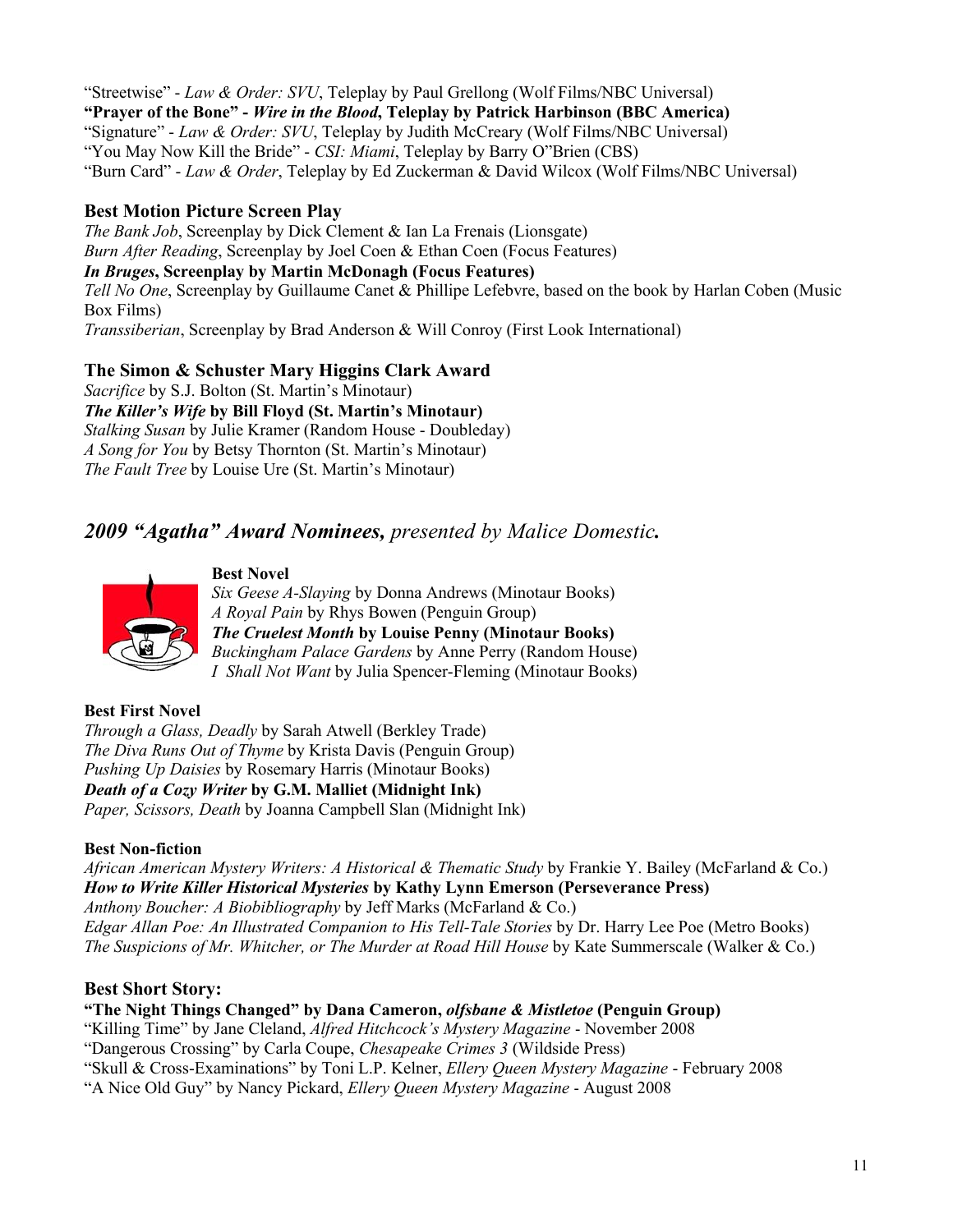# **I Love a Mystery ±** *All About Agatha*

Here is some more trivia for the mystery lover, thanks to Maxine Hermann of the Delaware Valley chapter of SinC (these quizzes originally appeared in *Belles Lettres*, the newsletter of DVSinC).

- 1. What was the title of Agatha Christie's first book, published in 1920?
	- *A. A Labour of Hercules*
	- *B*. *The Mysterious Affair at Styles*
	- *C. A Stylish Affair in Essex*



- *A. The Sleeping Car Murders*
- *B*. *Sleeping Murder*
- *C. Death on the Nile*

3. One of Christie's most famous creations was the little Belgian detective, Hercule Poirot, who relied on his little to help him solve crimes.

4. Poirot's last case was written during the early days of World War II, when Christie was afraid she'd be killed. The manuscript was locked away in a safe for years and only published in 1975. In it, Poirot:

- *A.* Gets married.
- *B.* Returns to Belgium
- *C.* Dies

5. Miss Jane Marple is known for comparing events with things that have happened in her village, the name of which is:

- *A.* St. Mary Mead
- *B.* Ashenden
- *C.* St. Ives

6. Four of the Miss Marple stories were made into films in the early 1960s. Christie found them awful but met and liked the actress who played Jane:

- *A*. Maggie Smith
- *B.* Margaret Rutherford
- *C*. Angela Lansbury

7. A tragic event in the life of an American actress inspired *The Mirror Crack'd from Side to Side*, published in 1962. The actress was:

- *A*. Linda Darnell
- *B*. Jean Tierney
- *C*. Jean Arthur

8. Christie books often had different titles in England and the United States. What was the original title of *What Mrs. McGillicuddy Saw*?

- *A. The Blue Train*
- *B. The 4:54 from Victoria*
- *C. The 4:50 from Paddington*

Sorry, no prizes! Answers are on page \_\_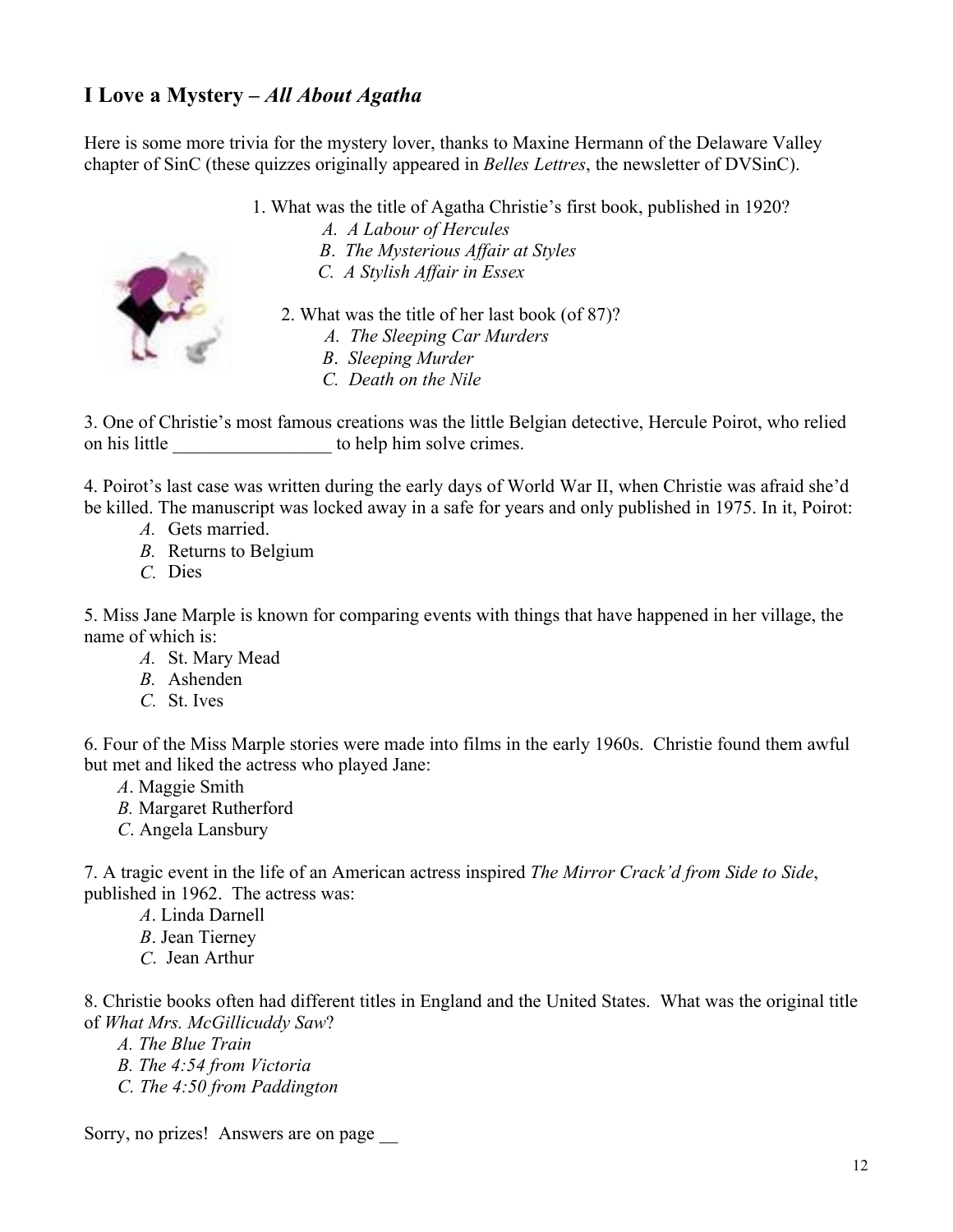# *Conferences for 2010 ± Plan Ahead!*

It's never too soon to start planning your writers' conference attendance for the coming year! Below are some of the outstanding offers for 2010. For more information on these and other upcoming conferences, click on the link or check them out individually online or e-mail the contacts noted. (Listings from *www.blackravenpress.com/calendar.)*

#### **February 26-28**

*Sleuthfest*, Boca Raton, FL. Presented by the Florida Chapter of MWA. Guests of Honor: David Morrell, Stephen Cannell. Information: www.mwaflorida.org/sleuthfest.

#### **March 11-14**

*Left Coast Crime²Booked in LA*, Los Angeles, CA. Guests of Honor: Jan Burke, Lee Child Toastmaster: Bill Fitzhugh. Information: www.leftcoastcrime.org.

#### **APRIL 30 - MAY 2**

**Malice Domestic XXII**, Crystal Gateway Marriott, Arlington, Virginia. Dedicated to celebrating the traditional mystery in the tradition of Agatha Christie. Guest of Honor: Parnell Hall; Toastmaster: Rhys Bowen; Lifetime Achievement Honoree: Mary Higgins Clark. Contact: www.malicedomestic.org

#### **May 20-23**

*Crimefest*, Bristol, England. A convention for people who like to read an occasional crime novel as well as for die-hard fanatics. Featured guest author: Colin Dexter. Contact: www.crimefest.com.

#### **October 14-18**

**2010 Bouchercon by the Bay:** San Francisco, CA. Toast Master: Eddie Muller; US Guest of honor: Laurie R. King; International Guest of Honor: Denise Mina; Distinguished Contribution to the Genre: Lee Child. Contact: *www.bcon2010.com*



#### **Nov 4-7**

**NoirCon 2010**, Doubletree Hotel, Philadelphia, PA. Keynote Speaker: Charles Benoit; Awardees: Johnny Temple of Akashic Press; George Pelecanos. Contact: www.noircon.com

#### **November 13-15**

*New England Crime Bake*, Dedham, MA. Eighth annual mystery conference for writers and readers, cosponsored by Scarlet Letters (New England Sisters in Crime) and the Mystery Writers of America New England Chapter. Guest of Honor: Sue Grafton. Information: www.crimebake.org.

# **March 24-27, 2011**

*Left Coast Crime—The Big Chile*, La Fonda Hotel, Santa Fe, NM. Left Coast Crime comes to the City Different! Guests of Honor: Margaret Coel, Steve Havill; Toastmaster: Steve Brewer. Information: www.leftcoastcrime.org/2011 or coordinator Pari Noskin Taichert's bog, www.murderati.com. Sign up by March 14, 2010, for the best rate—and watch this space!

\*[Information from *Mystery News*. Check out www.blackravenpress.com for more news, reviews, and information on authors and publishers.]

[Answers to quiz on page 13: 1-B, 2-B, 3-grey cells, 4-C, 5-A, 6-B, 7-B 8-C.]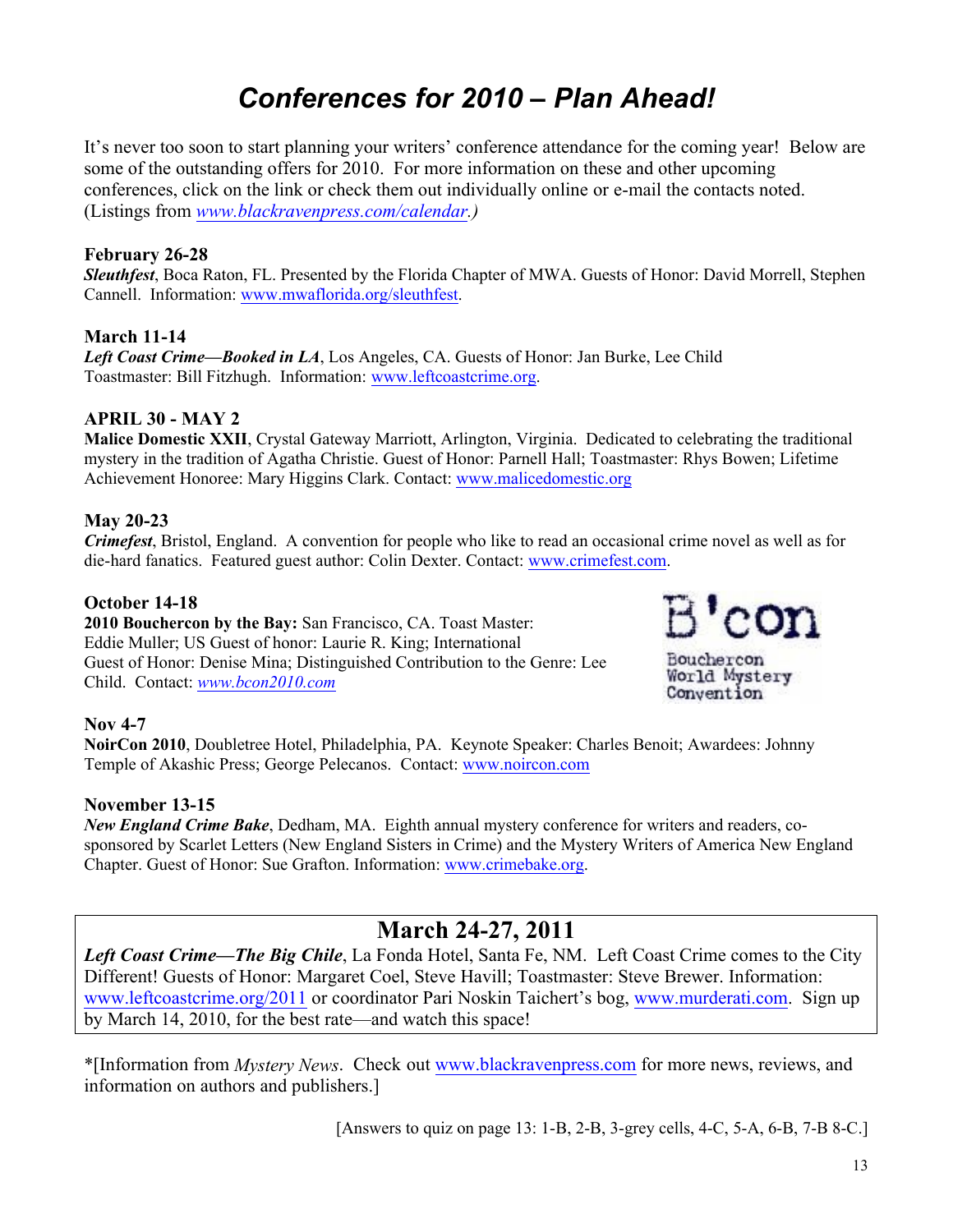# 2009 MEETING DATES  $\mathcal{L}_\text{max}$

.

Tuesday, August 25, 7:00 p.m. Tuesday, September 22, 7:00 p.m. Tuesday, September 29 - *Mystery Dinner!* Tuesday, October 27, 7:00 p.m. Tuesday, November 24, 7:00 p.m.

#### **Meetings are free to the public.**

*December meeting TBA*

 Unless otherwise noted, meetings are held every fourth Tuesday of the month, at 7:00 p.m., at the James Joseph Dwyer Memorial Police Substation, 12700 Montgomery Blvd. NE, one block east of Tramway. (If the substation lot is full, there is more parking available just below the substation, accessed via a driveway below the substation on the right.)

Check our Web site, *www.croak-and-dagger.com*, for schedule changes.

### **Summary of Findings**

The *Nooseletter* is the internal organ of the Croak & Dagger chapter, Albuquerque, of Sisters in Crime (SinC). Opinions expressed herein are those of the authors and editors.  $\triangleleft$ 

## **Nooseletter Submissions**

*Croak & Dagger* friends are encouraged to contribute articles, reviews, and essays on aspects of mystery writing *and* reading for publication consideration. Information on relevant conferences or events is also welcome. Especially let us know if you have published a new book or story, or have an upcoming local author event. (Unbridled enthusiasm for your own mystery book is encouraged here.)

**Length:** Articles should average 500 words, but short items are also welcome.

**Deadlines:** Publication is every other month, starting in January. Submission deadlines are the 15th of the month prior to publication: Feb 15, April 15, June 15, Aug 15, Oct 15, and Dec 15.

**The Living and the Dead:** As a general policy, articles and information should focus on living authors rather than dead ones, but that's not set in concrete shoes. Articles about specific historical development of the crime-mystery writing genre, for example, would be welcome.

**Submissions:** Please submit via e-mail to *newsette@earthlink.net*, with "Nooseletter" in the subject line.

The *Nooseletter* is distributed to all members electronically. ♦ <del>*Linda Triegel*</del>

COPYRIGHT © OF MATERIAL PUBLISHED HEREIN REMAINS THE PROPERTY OF INDIVIDUAL CONTRI-BUTORS. NO PART OF THIS PUBLICATION MAY BE REPRINTED WITHOUT PERMISSION FROM THE AUTHOR(S).



# Still not a member

of Sisters in Crime?

\$20/year brings mystery to your life! The Albuquerque Croak & Dagger chapter welcomes mystery fans who want to enjoy felonious fun, absolutely criminal companionship, and sensational speakers.

Benefits of membership in the Croak & Dagger chapter include a subscription to our *Nooseletter*, close contact with local mystery writers, and fun events with other mystery fans.

You do *not* have to be a member of the national organization to join us. Come hear our next program speaker and meet the gang. We promise to bring mayhem and murder into your life. **Contact our membership chair, at** *contact@croak-and-dagger.com*